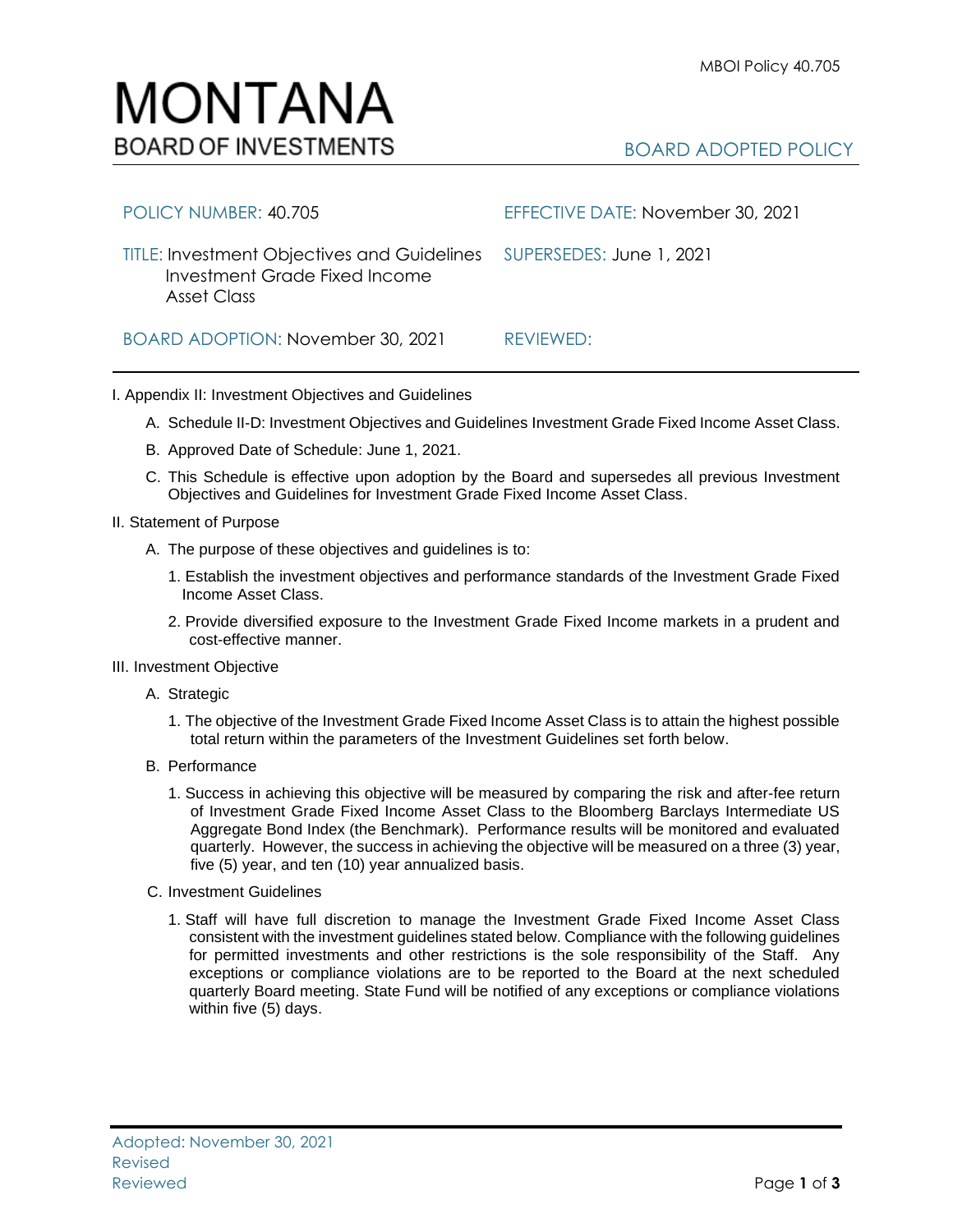- D. Permitted Investments
	- 1. The Investment Grade Fixed Income Asset Class may only invest in the following:
		- a) Debt obligations of the U.S. Government, including its agencies and instrumentalities.
		- b) Dollar denominated debt obligations of Quasi and Foreign Government entities.
		- c) Dollar denominated debt obligations of domestic and foreign corporations.
		- d) Dollar denominated securitized assets, including U.S. Agency mortgage-backed securities (MBS), U.S. Agency collateralized mortgage obligations (CMOs), commercial mortgagebacked securities (CMBS), and asset backed securities (ABS).
		- e) Cash either an investment in the STIP, a vehicle available through the Custodian, or an SEC registered money market fund that is considered a "US Treasury" or "US Government" money market fund per the SEC regulations.
- E. Other Restrictions
	- 1. A minimum of twenty percent (20%) of the market value must be held in U.S. Treasury/Agency securities.
	- 2. A maximum of ten percent (10%) of the market value may be held in dollar denominated quasi and foreign government securities.
		- a) Quasi and foreign government securities must be rated a minimum of the seventh  $(7<sup>th</sup>)$ highest rating by any NRSRO at the time of purchase.
	- 3. A maximum of fifty percent (50%) of the market value may be held in corporate bonds.
	- 4. A maximum of fifty percent (50%) of the market value may be held in U.S. Agency mortgagebacked securities (MBS & CMO).
	- 5. A maximum of five percent (5%) of the market value may be held in ABS.
	- 6. A maximum of ten percent (10%) of the market value may be held in CMBS.
	- 7. The average duration will be maintained in a range of + or twenty percent (20%) of the index duration.
	- 8. A maximum of ten percent (10%) of the Net Asset Value of any internally managed portfolio may be held in non-agency mortgage-backed securities (RMBS).
	- 9. The average life for individual fixed income securities will be less than twelve (12) years.
	- 10. A maximum of three percent (3%) of the market value may be held in a single parent company issuer, foreign/quasi government issuer or ABS specific pool at the time of purchase; there is no limit on U.S. Government/Agency securities.
		- a) Exposure to a single parent company issuer, foreign/quasi government issuer or ABS specific pool will be limited to four percent (4%) of the market value regardless of when securities were purchased.
	- 11. Securities must be rated investment grade by at least two (2) NRSROs, with the exception of securities issued or guaranteed by agencies or instrumentalities of the U.S. Government. In the case of split-rated securities, the lower rating is used.
	- 12. Securities that drop below investment grade as defined above may be held to maturity. However, the Investment Grade Fixed Income Asset Class may not hold more than five percent (5%) below investment grade.